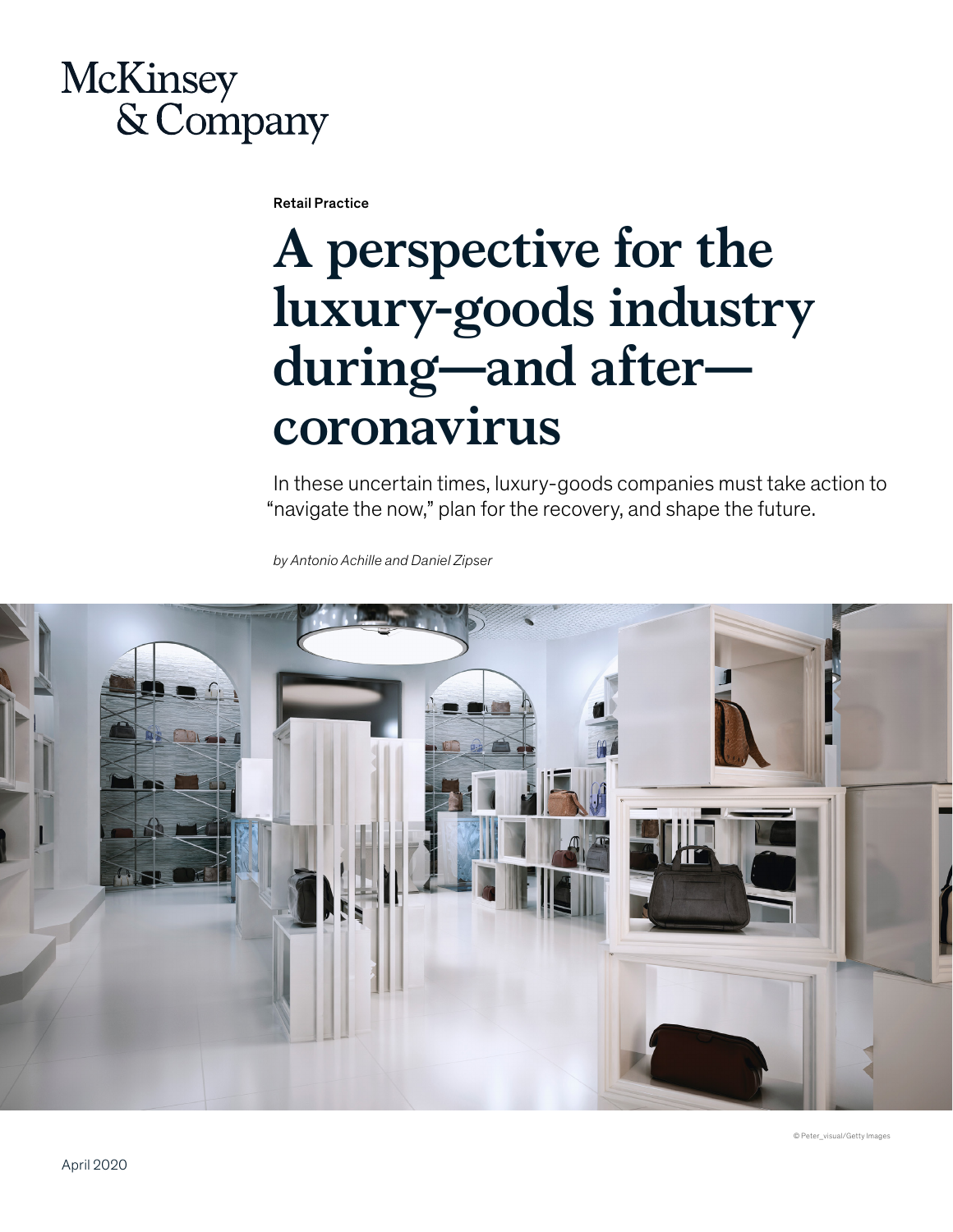Amid the coronavirus pandemic, every company's first priority is, of course, to protect the health and safety of employees, consumers, and business partners. Indeed, luxury companies have pivoted to address urgent public-health needs: factories that produced scarves and perfume now manufacture face masks and hand sanitizer, and many luxury groups have made monetary donations to hospitals and other not-for-profit organizations. At the same time, with millions of people relying on the luxurygoods industry to make a living—from factory workers and retail-store employees to small-town artisans and craftsmen—industry leaders are planning ahead and wrestling with longer-term strategic questions to ensure the survival of their businesses.

In this article, we discuss the impact of the crisis on the luxury-goods sector. We then recommend two sets of priorities for industry executives: short-term actions for "navigating the now" and longer-term considerations for shaping the future.

# **A hard reset or a short-term blip?**

While it's too early to quantify COVID-19's total financial toll on the sector, the pandemic has certainly shaken some of the foundational aspects of the luxury industry—and some of these changes could be permanent.

*Wholesale Darwinism.* Even before the pandemic struck, independent luxury-goods wholesalers in Europe (many of which are small, family-owned boutiques) and some of the large North American luxury department stores were already struggling in part because of luxury brands moving to vertical integration over the past 20 years and, more recently, the growth of e-commerce. This pandemic might force some of them out of business. The damage could extend to brands that have not yet fully transitioned to a vertically integrated distribution model, as well as to upstart brands that need wholesale channels to reach new customers and to finance the development of their full collections. To

survive, wholesalers are likely to adopt aggressive commercial and discount policies—which, at least in the medium term, could hurt the luxury positioning of brands that don't have a concession model.

*From global traveler to local shopper.* The luxury sector appeals to a global consumer: 20 to 30 percent of industry revenues are generated by consumers making luxury purchases outside their home countries. In 2018, Chinese consumers took more than 150 million trips abroad; we estimate that purchases outside the mainland accounted for more than half of China's luxury spending that year.1 Asian shoppers buy luxury goods outside their home countries not only to benefit from lower prices in Europe, but also because shopping has become an integral part of the travel experience: buying a brand in its country of origin comes with a sense of authenticity and excitement. With the recent travel restrictions, an important driver of luxury spending has come to a halt, and we anticipate only a gradual ramp-up in international travel, even after the restrictions are lifted. That said, Chinese consumers remain the biggest growth opportunity for the luxury sector. Brands, clearly, will need a new approach to attracting luxury shoppers. To reactivate Asian luxury consumers in their home countries, brands can focus on creating tailored local experiences, strengthening their digital and omnichannel offerings, and engaging more deeply with consumers in tier-two and -three cities. The latter will be challenging, given the limitations in both retail infrastructure and customer-service capabilities in those cities.

*Shows without live audiences.* Fashion weeks and trade shows have been essential ways that brands have maintained vibrant relationships with consumers and trade partners. While we expect some return to normalcy on this front, we also believe that the luxury industry—in close collaboration with fashion-week organizers and trade associations—should explore alternative ways to deliver the same kind of magic that these events offer when there are restrictions

<sup>1</sup> Aimee Kim, Lan Luan, and Daniel Zipser, "How young Chinese consumers are reshaping global luxury," April 2019, McKinsey.com.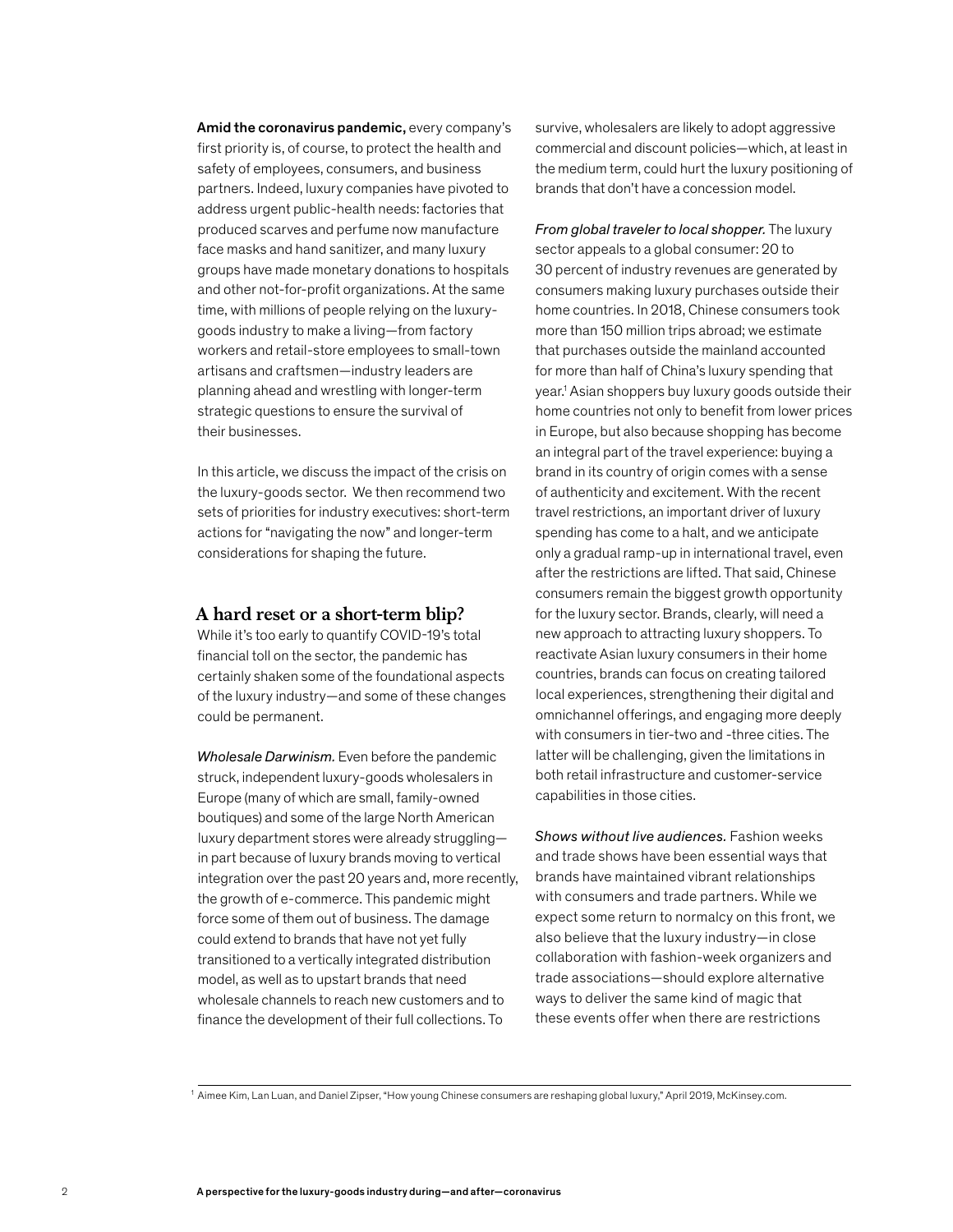on international travel and large gatherings. Industry players might also consider pushing for a coordinated revamping of the fashion calendar, with brands simplifying and streamlining their presentation calendars.

*From ownership to experience, and back again.*  "Experiential luxury"—think high-end hotels, resorts, cruises, and restaurants—has been one of the most dynamic and fast-growing components of the luxury sector. Millennials (those born 1980–95) opted more for experiences and "Instagrammable moments" rather than luxury items. Baby boomers (born 1946–64), too, were moving in this direction, having already accumulated luxury products over the years. While we expect the positive momentum of experiential luxury to persist, it will slow down in the short term as consumers temporarily revert to buying goods over experiences.

*Hyperpolarization in performance.* Even before the crisis, it made little sense to talk about the sector in terms of averages because growth rates and profit margins were so widely spread out. Even within the same segment and price point, luxury brands' growth varied from 40 percent to negative percentages, and earnings from 50 percent to single-digit percentages. We expect further polarization based on three fundamentals: the health of a brand's balance sheet prior to the crisis, the resilience of its operating model (including its digital capacity, the agility of its supply chain, and its dependence on wholesale channels), and its response to COVID-19.

*Another chance for 'rare gems.'* Over the past decade, European luxury conglomerates, privateequity firms, and, more recently, US fashion groups and Middle Eastern investors eagerly snapped up attractive acquisition targets. As a result of the current crisis, some of these acquirers—particularly those that aren't luxury companies themselves could find that they have neither the core competencies nor the patience to nurture these high-potential brands, and thus might be willing to put them back on the market. Acquisitions that were once forbiddingly expensive could become viable in the postcrisis period. Such developments could result in further industry consolidation or even the formation of new luxury conglomerates.

Time and again, the luxury industry has proved capable of reinvention. We are confident about the sector's long-term potential. But some brands will emerge from the crisis stronger, while others will struggle to preserve the integrity of their business. Much will depend on their ability to respond to the short-term urgencies related to COVID-19 while simultaneously planning and executing for the future.

# **'Navigating the now': Immediate priorities**

Many luxury executives have demonstrated caring leadership during this crisis. They are prioritizing the safety of employees and customers and proactively communicating with all stakeholders about their new health and safety protocols, crisis-response activities, and the steps they're taking to keep operations running. At the same time, they must

**More than 40 percent of global luxurygoods production happens in Italy and all the Italian factories, including small, family-based façonniers, have temporarily shut down.**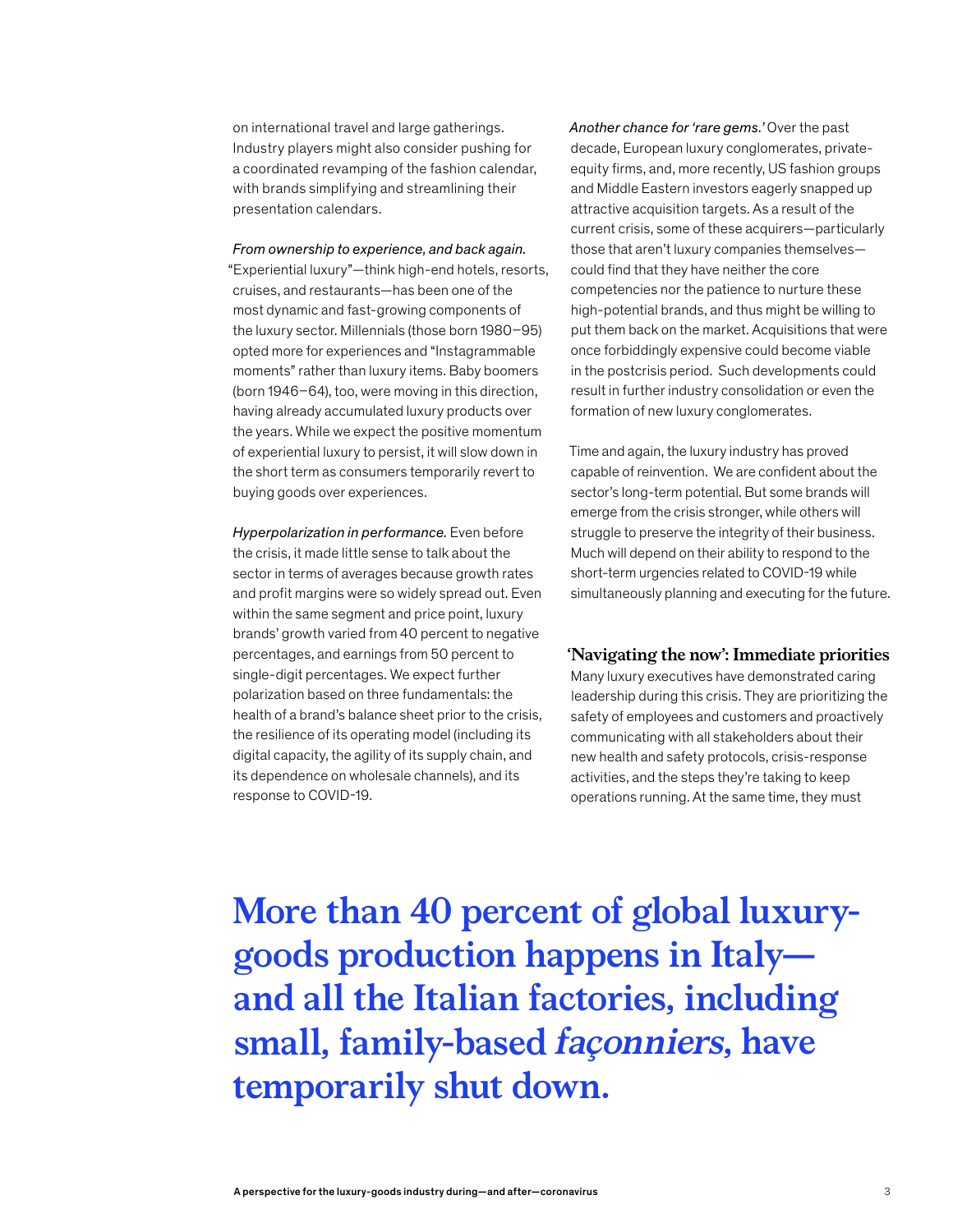take quick action to ensure that their businesses weather the crisis. Here are short-term actions that company leaders should consider taking.

#### *Review 2020 inventory and rethink 2021*

*collections.* Sales for this year's spring season are as much as 70 percent lower than last year—not surprising, considering that consumers had little opportunity to explore the spring and summer collections in stores. Decide how to phase in the 2020 fall and winter collections and develop a plan for dealing with unprecedented levels of unsold 2020 inventory—without resorting to steep discounts, which jeopardize brand equity. Stay informed about wholesalers' and e-retailers' plans to clear extra inventory. In some cases, inventory swaps might be preferable to aggressive promotions and discounting. One way to use extra inventory could be to reward loyal customers with gifts or other types of giveaways to surprise and delight them, while also whetting their appetite to shop across collections or categories.

*Enhance digital engagement.* As stores remain closed in many parts of the world, e-commerce is a crucial channel for keeping sales up, communicating with customers, and forging a sense of community around a brand. Accelerate your digital investments and shift media spending to online channels, with a focus on customer activation rather than brand building. Aside from enhancing your own websites, also consider partnerships with reputable e-retailers. Digital marketing could help not only boost online sales but also entice consumers to visit stores once they reopen.

*Manage for cash.* Set up a cash-control team, with representation from the procurement and sales teams, to examine spending and identify responsible reductions in cash outflow. Review lease contracts and all operating expenses, including marketing spending and events. At the same time, prepare to selectively support wholesalers and department stores by extending accounts-receivable terms and arranging inventory swaps. Work closely with government authorities on a country-by-country basis to find ways to alleviate cash strains with public measures.

*Take a 'cleansheet' view of demand planning.* Review your 2020 budget and inventory plans, assessing COVID-19's impact on each region and business unit. Adjust revenue and profit forecasts and create incentives for business-unit heads to set new targets. Resist the temptation to push sales at the expense of margins, as a sales-focused approach will likely yield inaccurate demand projections and, consequently, large amounts of unsold inventory.

*Assess the strength of your supply chain.* More than 40 percent of global luxury-goods production happens in Italy—and all the Italian factories, including small, family-based *façonniers* (a French term that loosely translates to "contract manufacturers"), have temporarily shut down. Luxury companies should assess, category by category and product by product, where the impact is likely to be felt most acutely. Potential short-term actions include moving inventory across regions and channels, privileging geographic markets that are less affected, and making sure to fulfill online orders. In the medium term, luxury companies should help production partners recover by making prompt payments and restoring production as quickly as possible. If Italy's *façonniers* do not survive, a signature element of the luxury ecosystem—the craftsmanship that is the result of excellence and skill passed down through generations, and the source of the "Made in Italy" aura—could be lost forever.

*Adjust merchandising plans.* As consumers' social routines adapt to lockdowns and physicaldistancing restrictions, we are starting to see changes in buying behavior. For example, some luxury players report that, in terms of price points, high-end and low-end luxury items are proving more resilient than those in the middle of the range, perhaps due to a combination of "revenge spending" (a phrase that refers to pent-up demand for luxury items during or after crises) and a desire to maximize value for money by purchasing functional items. They're also seeing handbags and small leather goods selling better than ready-to-wear apparel during the crisis. Children's wear seems to be doing particularly well. Millennials haven't reduced their spending as much as other adult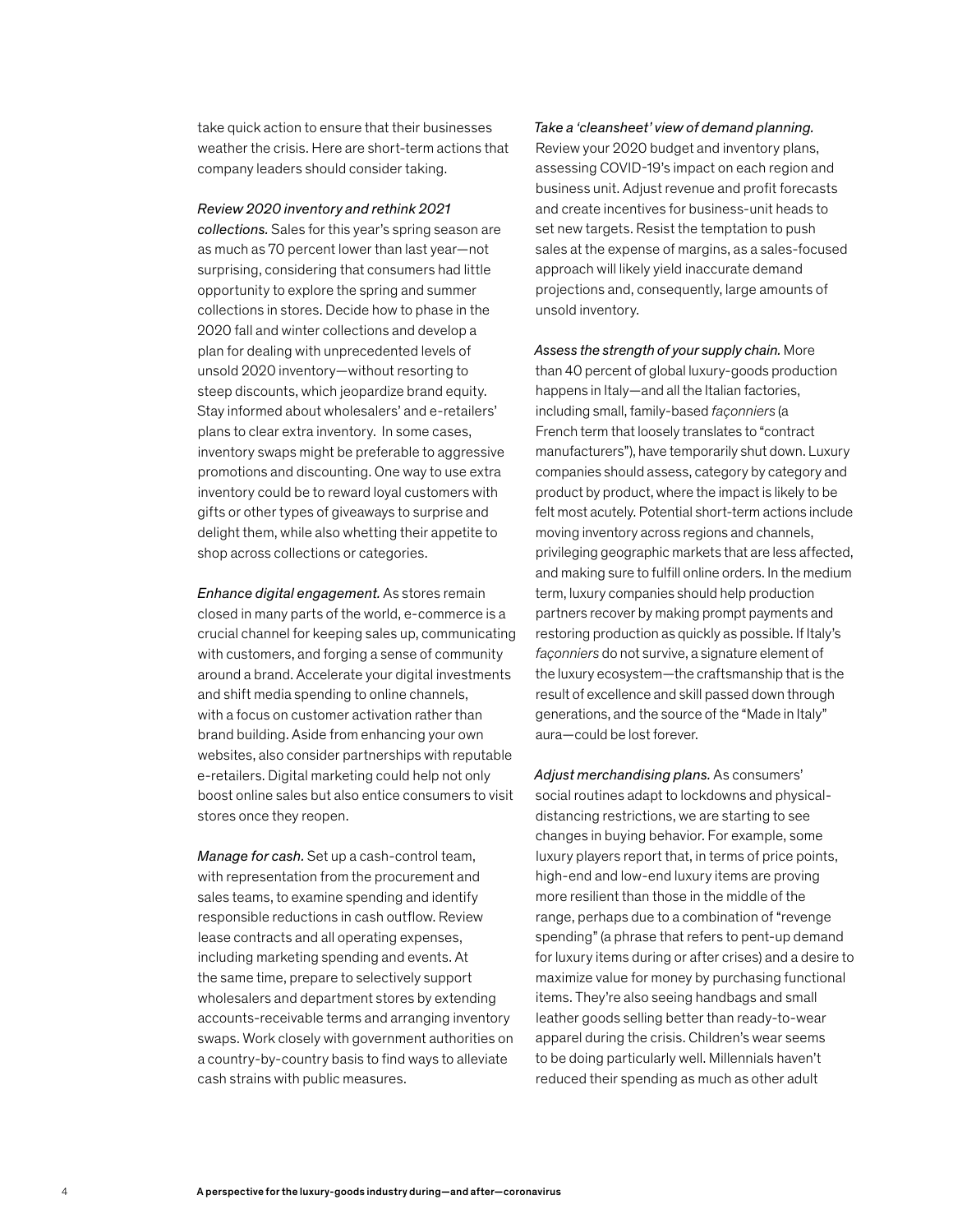segments have. These are the observations of a few luxury players, but clearly there is no one-sizefits-all merchandising plan. Brands should carefully analyze sales data and embed consumer insights into their merchandising plans.

# **Shape the next normal: Longerterm considerations**

Stabilizing the business during the crisis is crucial but management must not lose sight of the longer term. Here are strategic actions to consider taking during the recovery.

*Put digital at the center of your operating model.*  For many companies, this crisis has been a catalyst

for developing and executing an online and omnichannel strategy. In China, e-commerce has attracted new customer segments and markets (exhibit); we can expect a similar pattern to play out

in other geographies. Start by allocating a greater share of investment to the online channel. Explore new ways of partnering with established e-retailers. Step up your personalization efforts in digital marketing. Luxury consumers are accustomed to a high standard of service in stores; the emphasis, then, should be on creating a personalized digital experience of the same quality.

#### *Build competencies related to resilience and*

*transformation.* For the past 30 years, the luxury sector has created value, thanks to its creativity and innovation. In addition to supporting core competencies such as design, marketing, and merchandising, luxury businesses now need to build the managerial talent to support the CEO in resilience and transformation. One possibility is to create a new C-suite position, the chief transformation officer, to emphasize the importance of these competencies.<sup>2</sup>

#### Exhibit

41–45 36–40

31–35

25–30

19–24



## E-commerce user profiles before and during COVID-19 crisis in China, %

In China, e-commerce user profiles shifted during the coronavirus outbreak.

<sup>1</sup> Data from Jan 14, 2020, to Jan 31, 2020. <sup>2</sup> Data from Feb 3, 2020, to Feb 16, 2020. Source: QuestMobile

<sup>2</sup> Olivier Gorter, Richard Hudson, and Jesse Scott, "The role of the chief transformation officer," November 2016, McKinsey.com.